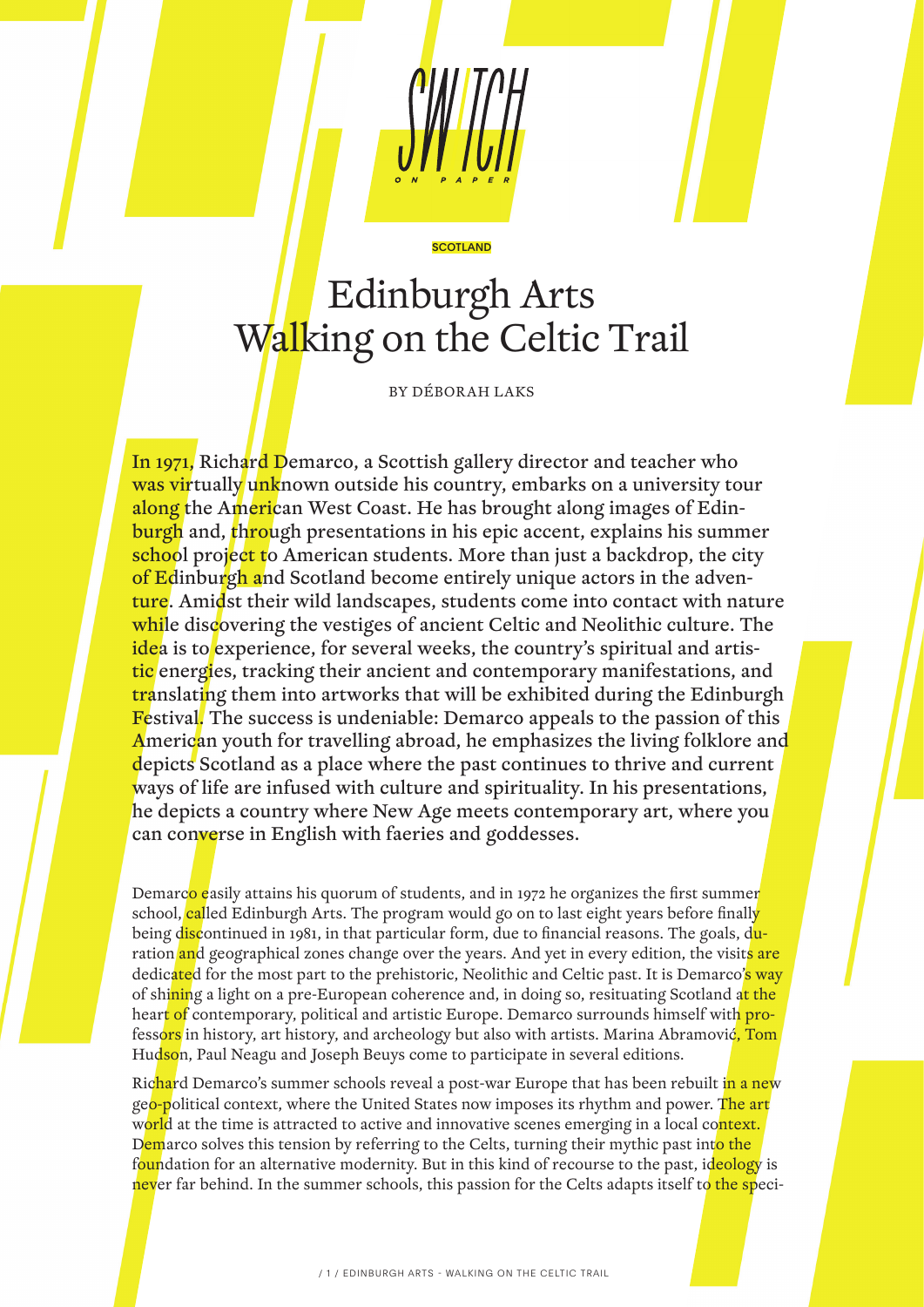fic context of the 1970s. Spirituality and politics, margin and center, avant-garde and tradition intersect as Demarco leads long walks that he calls pilgrimages and which, throughout those eight years, trail groups of young artists across Scotland and Europe. Walking plays an essential role in these summer schools, creating the peripatetic base for his teachings and didactic methods.

## **Edinburgh**

All summer school walks begin in Edinburgh. Demarco's hometown is also the site where his fantasy unfolds; in his eyes it is a city of layered times, where a different era always visible, **practically alive and accessible to the walkers.** The city was built vertically, sinking into the ground in the Middle Ages; we dig through time like a geological carrot reaching into the sub-strata. On either side of the dried *loch* dividing the city, the alleys of Old Town trace torturous paths through the Middle Age while the New Town erects neo-classical buildings in well-defined rectangles. To stroll through the city is to stroll through time.

The contemporary is not left to the wayside: Demarco's idea for the summer schools is a response to the Edinburgh Festival, which he considers a major event in Scottish and European history. Created in 1947, the festival symbolizes a return to international dialogue following the World War. Far-off Scotland suffered greatly during the war; its northernmost territories were the stage for important strategic conflicts (for example at Scapa Flow or in the Orcades islands) that enlisted its populations. And yet it also remains Europe's *finistère*, a less exposed space at the far reaches, where geo-political tensions and issues are perceived differently and seemingly at a distance. This is how Edinburgh manages to draw German, British, French and Italian artists and spectators hardly two years after the worldwide conflict comes to an end. These expats, the persecuted, and their former compatriots find themselves united under the pacifying auspices of music. "Our founding ideal vision was never so clearly embodied than in our inaugural year, when, following Nazi persecution, the renowned conductor Bruno <mark>Wa</mark>lter was re-united with the Vienna Philharmonicl." For young Demarco, the fe<mark>stival</mark> marks a rebirth. Born in 1930, he had been deeply affected by the bombing of the Edinburgh beach where he played as a child. The heat of the sand after the bombs had fallen became a central element in his own mythology. More generally, the war brought on challenge<mark>s for</mark> Italian Scots looking to integrate; a child of the second-generation, he still preserves this double identity. For him, the festival is therefore a major event; a handful of weeks when the dynamics of a childhood spent at war and the shadow of a scorned community are reversed. Internationalism becomes something positive.

The festival also marks his encounter with the world of the performing arts. A painter and ill<mark>ust</mark>rator, Demarco teaches visual art at a Catholic college for ten years. Although <mark>he him</mark>self was a graduate of Edinburgh College of Art, his involvement in artistic circles begins p<mark>rim</mark>arily in the 1960s. In 1963 he participates in the founding of Traverse Theatre<del>'</del>, which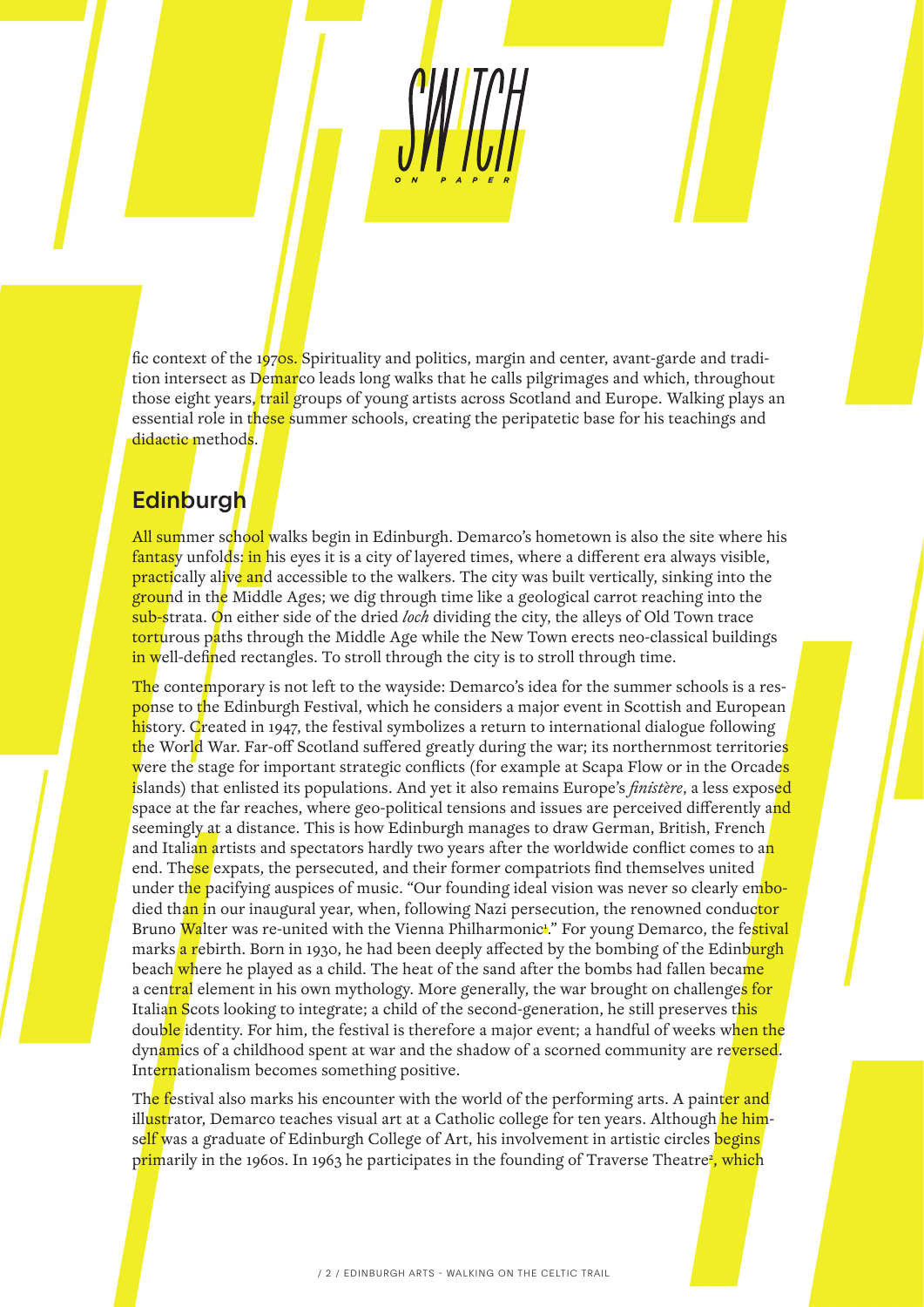quickly becomes a landmark meeting place for artists, writers and intellectuals at the time. In 1966, he opens his gallery, and only naturally begins to organize exhibitions for the festival, looking to inv<mark>olve h</mark>is visual arts activity within a framework that he cares for, all while inventing new ways of doing that correspond even more with the pedagogical and collective **aspect he sought. In the 1960s and 70s, summer schools were in vogue, especially amongst** American students who saw them as an easy way to earn university credit while discovering the Ancient World. In 1971, Demarco participated in the Aegina Summer School organized by Christian Zervos on the Greek island Aegina, and inspired by this opportune context, decides to establish his own version.

From 1972 to 1974, the accent is on Scotland. Explorations begin and end in Edinburgh. The lessons and the evening program focus on Scottish heritage: students learn about the history, poetry, music and art of the region. Demarco sets up a partnership with the University of Edinburgh so that students from Scotland and abroad can integrate the summer school to their coursework. In the three first years, the program appears rather academic: days are divided into workshops with artists and afternoon lectures at the university, whereas evenings are filled with traditional music concerts or poetry readings. After several weeks working together in this manner, students create their own artworks or can follow the creative process of invited artists who participate in an exhibition at Demarco's gallery by presenting their works or helping to design the event. Creation in and of itself seems to be secondary to the program. There are large blocks of time left unscheduled so students may also participate in workshops of their choice in disciplines like dance, mime, music, visual arts, theater. "The emphasis will not be on study within the framework of a classroom but on personal contact with artists on their own high professional level  $(...)$ <sup>2</sup>. Dialogue, exchange and community are artistic experiences unto themselves.

## The road to Meikle Seggie

In 1972, Demarco conducts an experiment that winds up crucial. Turning his back on the Edinburgh Festival after frustrations over what he judged to be a deteriorating, superficial programming and atmosphere, he leaves the city on foot. In Edinburgh, nature seems to push up directly against the doors of every building. The massive silhouette of Arthur's Seat, the mountain that was ostensibly the backdrop for King Arthur's coronation, looms at the city gate. Its bare slopes teem with gorse in the spring, their fragrance wafting through the city, flowers invading every last corner of even the urban spaces. The tangential is ever-present; nature, space, and silence offer themselves so wholly to the eyes that they are part of the city, imbuing the very geography with a sense of escape.

Demarco follows a road that leads outside the city. He pursues what he believes are markers on the landscape; he reads the slope of a hill, the position of a tree, like an ancient, tender map to guide him through nature. As he walks, he comes across a road sign pointing in the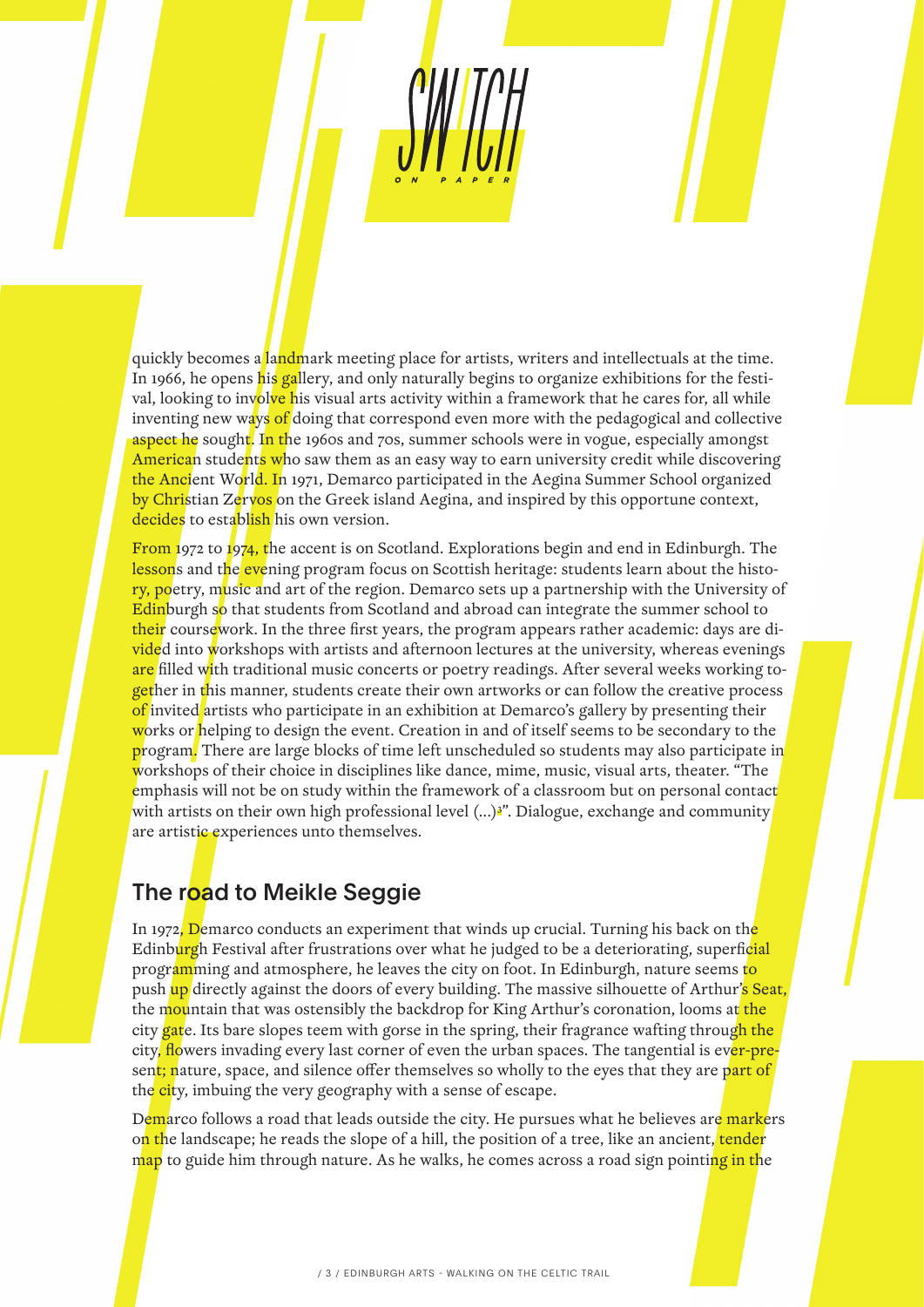mysterious direction of Meikle Seggie. It turns out to be a farm that has disappeared, presaged only by an obsolete sign. From that moment on, Demarco sees it as the symbol of the spirit's journey, a way of establishing a connection between self and the environment. On this road, art and life find a new way of connecting. "The supreme reason and impulse for any journeying is inevitably for us to see, perhaps for the first time, the extraordinary aspects of life which we had begun to call ordinary or take for granted."

From 1973 on, Demarco includes the road to Meikle Seggie in every Edinburgh Arts program. It becomes synonymous with an inner journey. One that is about being available to the space and nature, and seeing every mark, detail or coincidence as a sign, supporting an at times religious, at times playful kind of projection. The road is full of markers that work a kind of spiritual power that Demarco calls "The Goddess". He writes: "The truly creative soul naturally seeks out the Goddess, knowing She represents psyche, the very 'breath' of artistic inspiration. (...) The artist must be forever on guard, forever prepared to leave any secure and safe place of living and working in order to search for Her." And so walking becomes a true pilgrimage, the goal being erased in the wake of the journey experienced in and of itself.

# **Taking** sail

Eventually, the road to Meikle Seggie changes in scale. From 1975 to 1978, students at Edinburgh Arts find themselves leaving the Scottish border behind on a journey through all of Europe. In 1975, Malta and Italy become the first two stops outside the United Kingdom to be integrated to the voyage. Edinburgh Arts takes on the title "To Callanish from Hagar Qim"; connecting the archeological remains of Hagar Qim on the island of Malta to those in Callanish, on the Isle of Lewis in the Outer Hebrides. By leaving British territory that year, Demarco determines a major element in his thinking and pedagogy. He shows, through example, the formal proximity of distant geographical sites, suggesting the existence of a unique people of travelers, builders and artists who might have swarmed across Europe at the start of early Antiquity. In a sense, he is now guiding students along the traces of his ancestors. The teachings he wishes to transmit emanate directly from what he knows, perceives and imagines. Every marker becomes, in his eyes, a clue operating across time, suggesting universalism within a repertory that is both formal and spiritual. In Demarco's view, the Celtic and Neolithic vestiges are proof of the fundamental connection existing between art and spiri<mark>tua</mark>lity. A spirituality that is plural, evolving and adaptable depending on the people and the era. The trips organized through Edinburgh Arts aim to re-establish a link to various and for the most part indeterminate spiritual forces that are meant to guide the artists, accompany them and offer depth to their artworks. The Celtic gods are an important reference for Demarco, who relates them to his Catholic reference of Lugh, patron of the arts. But as man travels, the names and avatars of these divinities vary: Demarco repeatedly emphasizes that the saints and gods of different eras are the expression of an archaic divinity t<mark>hat ad</mark>opts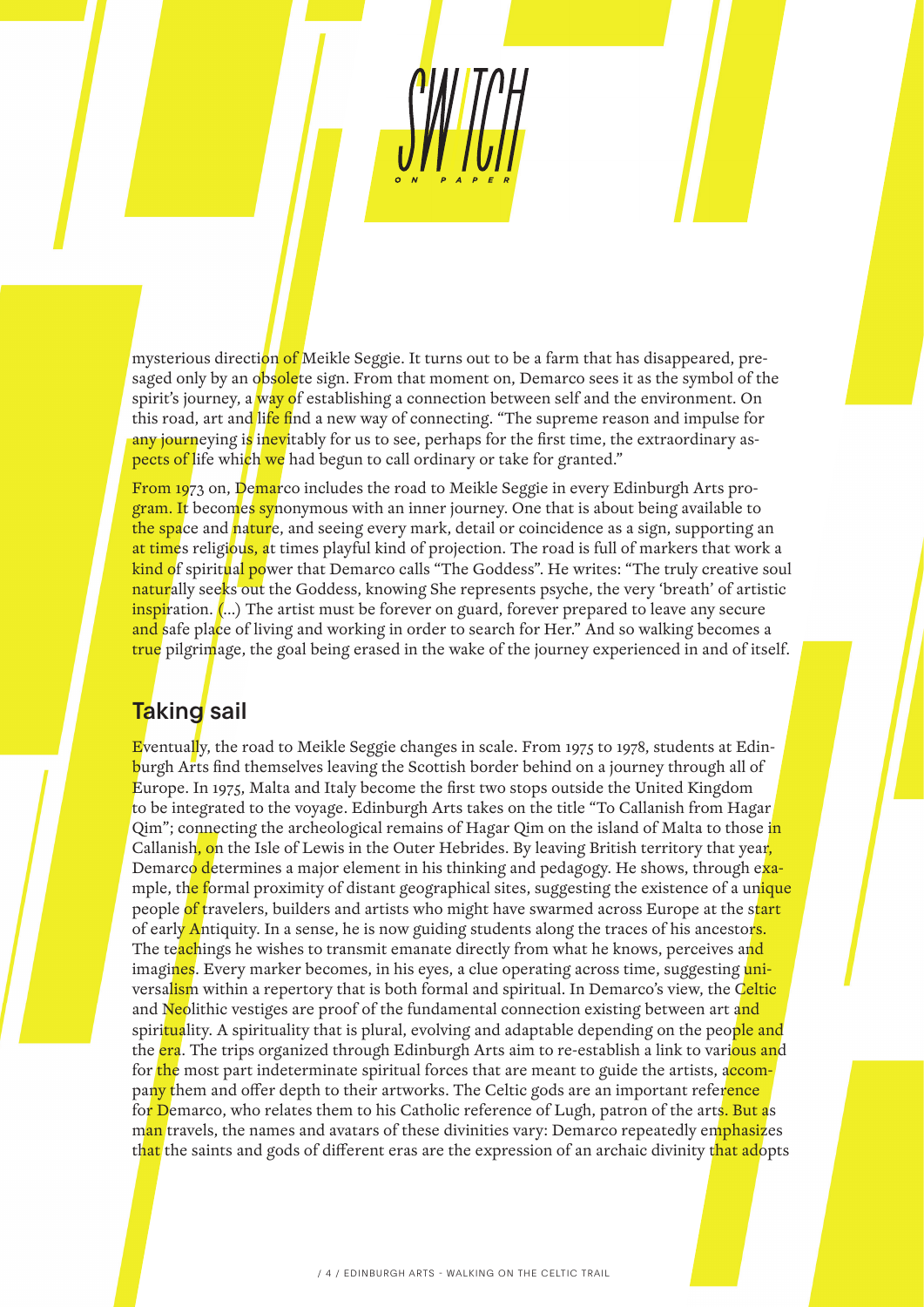new names over time. The voyages through Europe are therefore a kind of research into this divinity and its local variations.

In 1978, Demarco sees a BBC documentary on Darwin where he learns about the existence of the Marquees ship, a modern replica of Darwin's Beagle. He manages to hire the ship for the summers of 1979 and 1980, taking his students on a journey that is now by water. Throughout these two seasons, the ship transforms into a studio, with promiscuity reinforcing the sense of community. Daily discussion become the site for open and dynamic teaching, as described <mark>in an ar</mark>ticle pu<mark>blish</mark>ed by a former participant in the voyage of 1977 and 1979<del>1</del>, Robert O'Driscoll, who provides the minutes of an afternoon discussion on the Marquees.

The journey becomes longer and longer, and even more ambitious, extending out to France, Sardinia, Sicily, the Cyclades… And yet Scotland remains at the heart of the program: "*A Quest through Europe or the Long Way Round to the Edinburgh Festival*. <sup>5</sup> " The route thought out by Demarco creates a loop connecting Edinburgh and more generally the Scottish Celtic past with the past of other European countries. As such, he builds a human geography in which margin and center are deeply re-thought and re-evaluated.

#### **The Celtic trail**

By referencing the Celtic past of Europe, Demarco seeks to bypass the Renaissance in suggestion of another chronology, one not based on the artistic, intellectual and scientific power of Italy, but on northern Great Britain. "They should see how Europe is not just a Renaissance world, but, on its outer fringes, how it is also capable of producting the culture of the Celtic world, and even before the Celts, in prehistoric times, through the spiritual vitality of their predecessors, a life style in perfect harmony with the movements of the sun moon and stars in relation to a complicated scientific concept of time and space, <sup>o</sup> he writes in 1975. For him, the only way to redefine the geography of intellectual power is to connect to Celtic history and prehistory. And so he aims to underline an alternative voyage for the arts, one founded on the apparent and contemporary margins of Europe. This journey takes him across Scotland, Ireland, Malta, Yugoslavia and Poland. The Celts are, to him, "the perfect representative of all the peripheral and rejected cultures provided by the European experience. For the Celt is the best-known European equivalent of the Hopi, the Apache... the best-<mark>kn</mark>own of the peripheral European cultures threatened by the twentieth century?". By drawing this analogy between the Celts and the Hopi and Apache, Demarco refers to peoples who are not only still alive and completely identifiable by his American students, but who are also engaged in activist, political and legal processes to obtain state recognition. The 1960s and 1970s are indeed a time when Native Americans begin to organize politically, with the creation of the American Indian Movement in 1968. Numerous political actions occur in th<mark>e 1</mark>970s, particularly the Bureau of Indian Affairs takeover in Washington in 1972 <mark>and th</mark>e "<mark>Lo</mark>ngest Walk" from San Francisco to Washington in 1978. Demarco's reference is <mark>an int</mark>en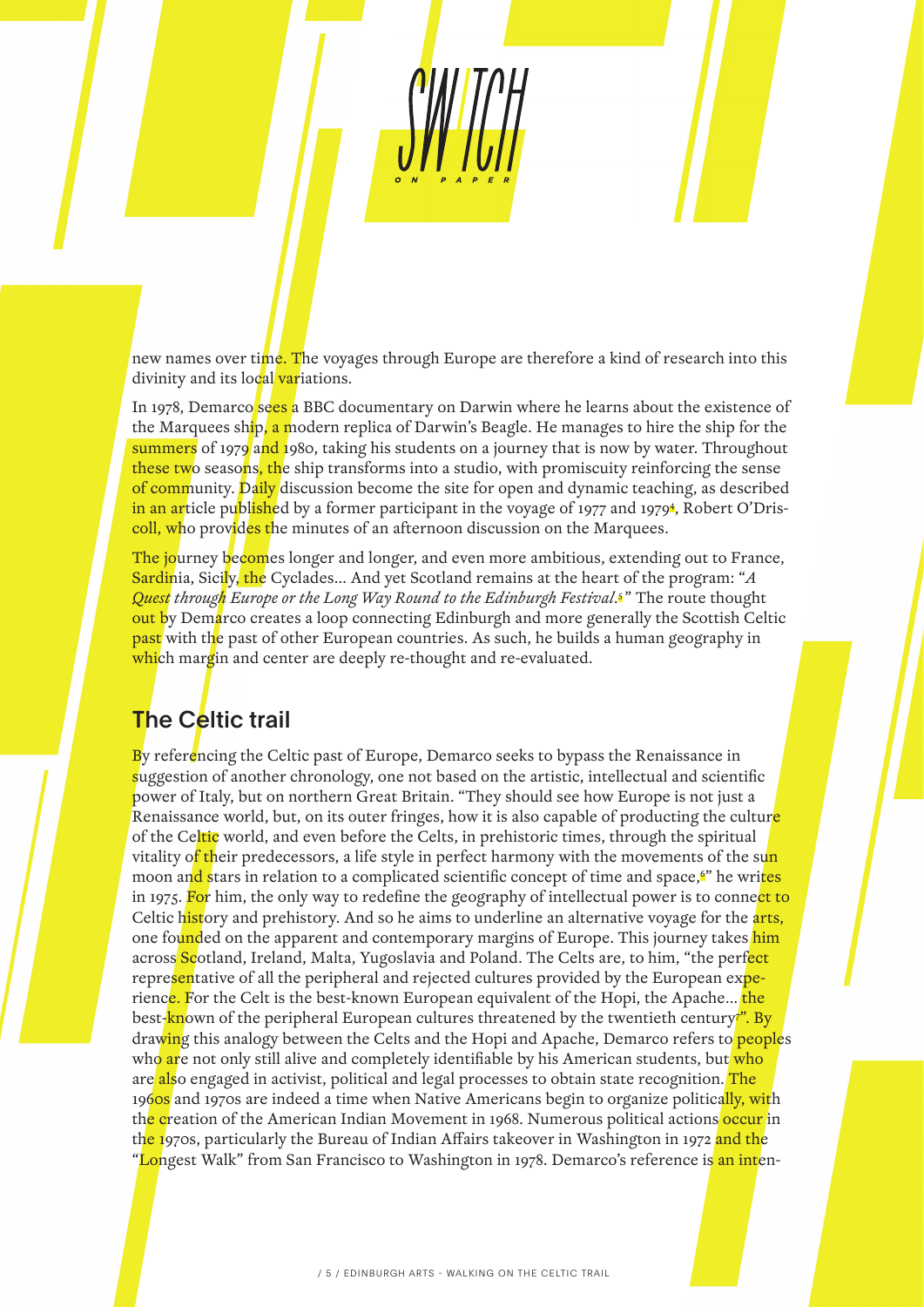tional move to integrate the Celts into an international movement for the political recognition of local cultures. It also helps to make the Celts a people dominated and oppressed by occupiers. More broadly, the primitivist fantasy of a special bond with nature and the Earth, of a specialized knowledge and familiarity with a spirituality seen as ancestral is, in this case, repeated in clichés often applied to native as to a number of colonized peoples. Demarco's fascination for the Celts rests upon an idea of wisdom, spirituality and science rendered more "true" for having been produced in proximity, knowledge and respect for nature. This redefinition of values framed through opposing modernity/tradition echoes an underlying trend of the 1970s. "'Celtic' is still a word that creates a sense of difference, but what began as a label applied to outsiders by the ancient Greeks has now been proudly embraced to express a sense of shared heritage and belonging, reflecting a long history of regional diffe-<mark>rence</mark> and in<mark>depen</mark>dence.<sup>8</sup>" In the European context however, interest in Celtic culture has taken on various connotations throughout history. Germinating since the 18<sup>th</sup> century in Scotland, the Celtic Revival spreads throughout the 19<sup>th</sup> century as part of the so-called Scottish Renaissance that marked a renewal of art and humanities in the region. Interest in the Celts has always been associated with political debate<sup>8</sup>. Celtic history is notably studied in relation to the history of the first European peoples: it seems the Celts were direct descendants of the Aryans. The Nazis saw their dispersion across Europe as justification for their own pan-Germanism. Nazi archeologists, following the progression of their troops, sought out clues indicating Celtic presence in the conquered territories, trying to obtain well-founded historical proof for their policy of conquest. The myth of a common origin for European peoples is based on ideological foundations that change over time. In the 1970s, the war in Ireland, but also the global context of decolonization, constitute a context radically different from that of the World War.

Regardless, Demarco adopts the idea of a Celtic diaspora in Europe and sees it as a justification for the European Union: although the ideology is far opposite from pan-Germanism, the argument's underlying structure remains. Demarco's archives show that in the northern localities of Great Britain, it was quite trendy to be interested in the Celts: he collects excerpts from books and newspaper articles cut out of the *Scottish International*, *Scottish Field*, *New Society*, *Glasgow Illustrated*, *The Irish Examiner*. But if Demarco is interested in the Celts, and in Neolithic peoples in general, it is due less to a fascination for a people that have remained "pure" and identifiable than to his interest in a formal repertory that seems to have not only have withstood the ages, but that resonates with many contemporary works.

Her<mark>e, t</mark>he influence of the psychoanalyst Carl Gustav Jung is patent. Demarco mentions his theory of archetypes and symbols of individuation, which study forms such as the cross or mandalas as human constants<sup>10</sup>. The reappearance of symbols and their distinctive qualities show that they can be understood, felt by the students without having to be explained: the message of the megalith is universal. Land art and minimalism use forms that have been compared to Celtic traces and symbols, notably in Lucy Lippard's work *Overlay* (1983)<sup>11</sup>. "Our lack of shared beliefs and values contributes to our fascination with ancient images and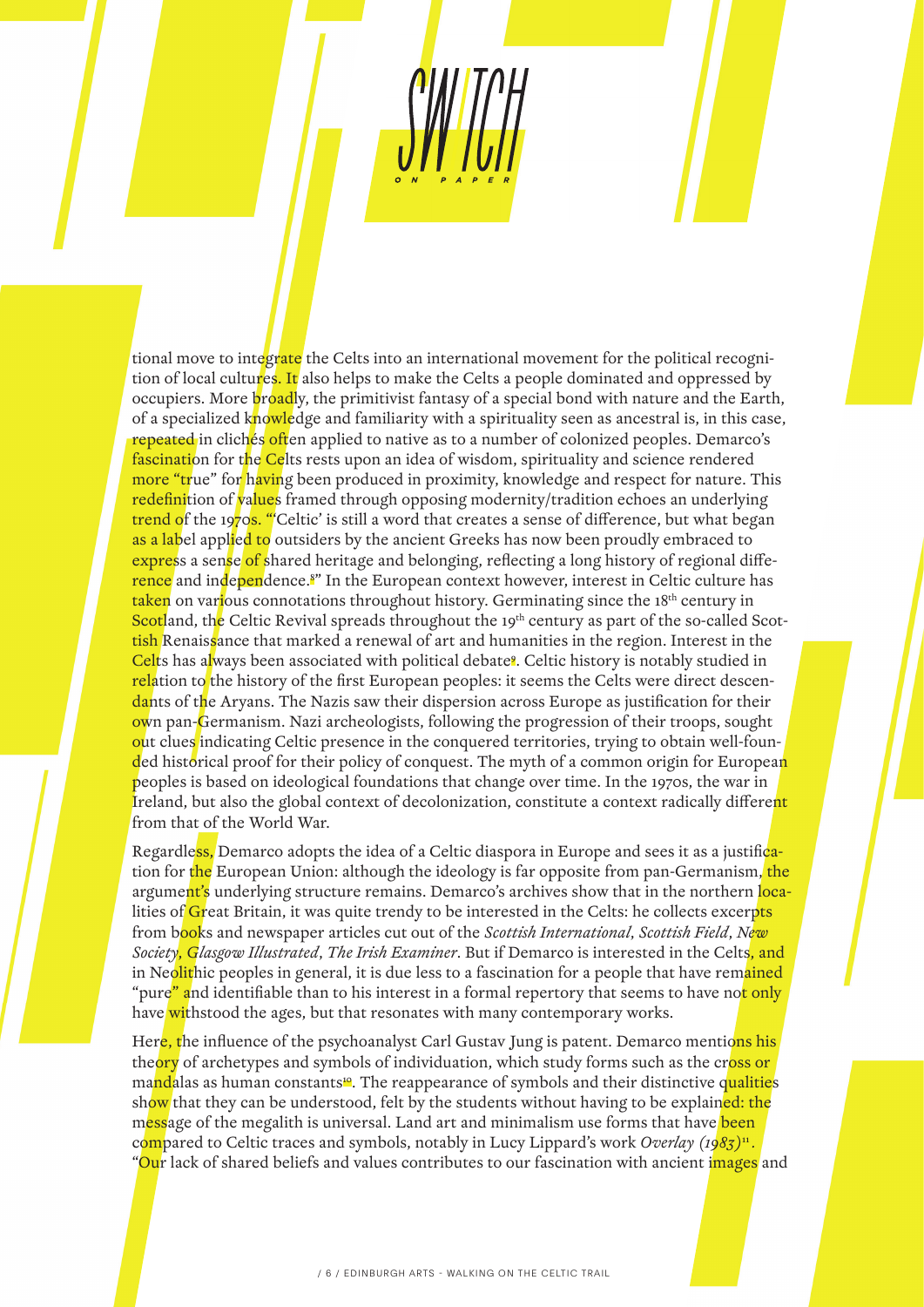monuments. They are often attractive precisely because their meaning cannot be deciphered. This leaves a free field, a *tabula rasa* in itself, where an artist can be formally influenced by these images as though they had no meaning, and at the same time can capitalize on meanings sensed, if not seen<sup>12</sup>." This idea is fundamental to understanding Demarco's way of thinking. The Celts are our shared ancestors; their forms and Neolithic forms are based on a communion with nature inherent to all human beings. The summer schools therefore mean to reconnect young artists with this message. Countless photos depict them peacefully sitting at different sites, circling the standing rocks, enlaced with the ruins, having a direct, physical and sensorial experience of these vestiges.

### Lines of energy

One integral aspect of the Edinburgh Arts teachings was to develop sensitivity for the energies of the Earth and the past. Atomic energy, the oil crisis of 1973 (about which Demarco organized a conference together with Joseph Beuys) unarguably helped to place the word "energy" at the heart of public debate. But the way that counter-culture – and little by little pop culture—invokes the term is different. "As 'energy' became a vital term, with it followed a transformative understanding of the ecosystem as an interconnected formation that moves *through* organisms instead of emanating *from* them.<sup>13</sup>" The Earth is not only an organism, but contains its own energy flux. In the New Age movement gaining popularity in the 1970s, especially amongst American youth, developing an awareness of these energies was crucial; it is what allows one to understand our interaction with nature. To be attentive to what comes from the Earth within our own bodies is already a step toward the 'full consciousness' put forward by oriental philosophy. The discourse on trance and experimentation with psychedelic drugs also use the term "energy" in reference to forces circulating within the body, liberated by drugs, and that each person might observe while on their trip. In the summer schools, this term covered a perspective that was both geographic and historical in scope: their journeys tracked both traces of the Earth and traces left behind by the ancients. To be more precise, the two generally went hand-in-hand, since "the journey sought out points of energy defined by stone circles<sup>14</sup>."

For Demarco, energy is strongly connected with the Earth and imbued with a resolutely spiritual sense. His oft mentioned "Goddess" or "Earth Goddess" represents a universal spiri<mark>tua</mark>l force that he can track through history. He associates it with the "power of a<mark>ll paga</mark>n goddesses—anathema to the Presbyterian souls of the late 17<sup>th</sup> century who failed at understanding the Christian religion as a new form of manifestation for the Goddess presence.<sup>15"</sup> This idea explains in part the importance that Demarco gives to primitive divinities or saints lik<mark>e t</mark>he Celtic god Lugh or Saint Margaret. For Paul Heelas, a specialist in New Age movements and religions, "New Agers are inclined to go back to the past. Some dwell on ancient India or Egypt; others on the pagan times of Europe. Some refer to the early gnostics, others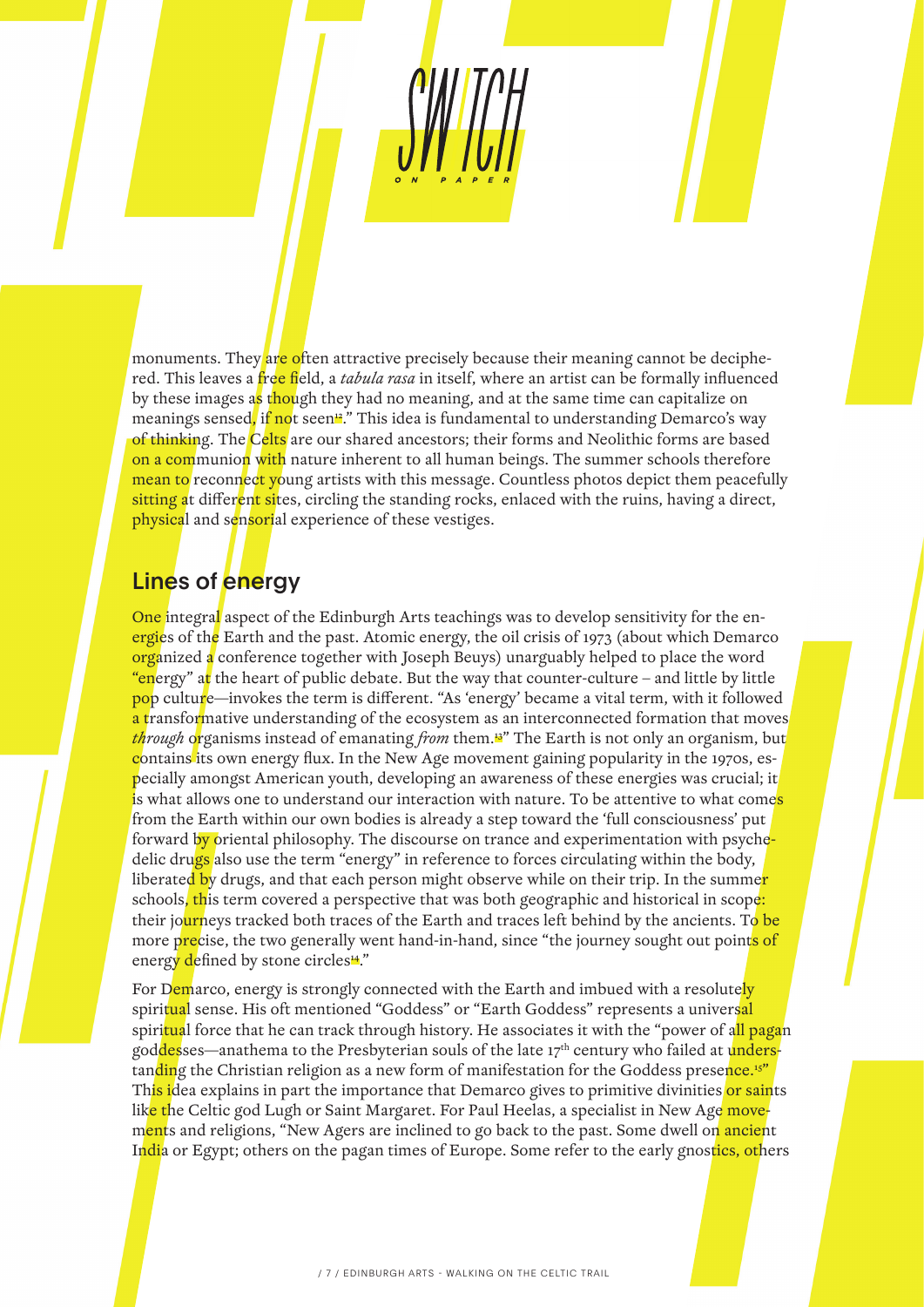draw on the Christian mystical tradition, perhaps concentrating on its flowering in northern Europe during the Middle Ages.<sup>16"</sup> Demarco refers to the "Goddess" as a key element in the quest for self-knowledge, but also in artistic creation. He establishes what he sees as an essential and necessary link between art and spirituality. And so it follows that his summer schools should stand against the notion of contemporary art as cut off from spiritual roots. Demarco writes with religious verve on the necessity to reconnect the artist with the Earth: "We have forgotten how to seek out and court the Earth Goddess, She who is our Mother, from whose womb we have come, and into whose care we have been placed. The truly creative soul naturally seeks out the Goddess, knowing She represents psyche, the very 'breath' of artistic inspiration.<sup>17</sup>"

Demarco's summer schools clearly resonate with the contemporary tendency to re-evaluate the spiritual. And though he may choose Lugh, patron of the arts, and the "Goddess" as his ongoing references, the journeys offered through Edinburgh Arts are sufficiently open and blurred to welcome all kinds of people in search of fulfillment. The personal accounts **preserved in** the Demarco archives at the Scottish National Museum of Modern Art reveal the extent to which his journeying touched participants: "We anticipate that this will be related to geographical sites. But what you don't tell us about (...) is that we are going to meet aspects of our own identity that we never knew existed .18"

Translation by Maya Dalinsky

Thanks to Laurence Bertrand Dorléac, Institut Français, Institut national d'histoire de l'art (INHA), Centre allemand de l'histoire de l'art (Thomas Kirchner), National Gallery of Scotland (Kerry Watson and Fiona Menzes), Terry Newman and Richard Demarco

- 1. http://70years.eif.co.uk/
- 2. https://www.traverse.co.uk/about-us/the-traverse/history/
- Edinburg Arts 1972 brochure, Richard Demarco archives

4. Robert O'Driscoll, "A contemporary quest into the celtic and pre-celtic world", Robert O'Driscoll (ed.), *The Celtic conscious*<br>ness, Edinburgh, Canongate Publishing, Portlaoise, Dolmen Press, 1982, p. 551-572.<br>5. The t

6. Richard Demarco "Edinburgh Arts as a journey from Hagar Qim to Callanish", in Edinburg Arts Festival Catalogue 1975, *To Callanish from Hagar Qim. Exhibition documenting a journey involving on hundred artists*, Edinburgh, Richard Demarco Gallery, 1975. 7. Richard Demarco, *The artist as explorer*, Edinburgh, Richard Demarco Gallery, 1978, p. 27, quoted by Lucy R. Lippard, *Overlay.* 

*Contemporary art and the art of prehistory*, New York, Pantheon Books, 1983, p. 132. 8. Julia Farley, curator for the exhibition "Celts: art and identity", British Museum, October 2015. https://blog.britishmuseum.

org/who-were-the-celts/